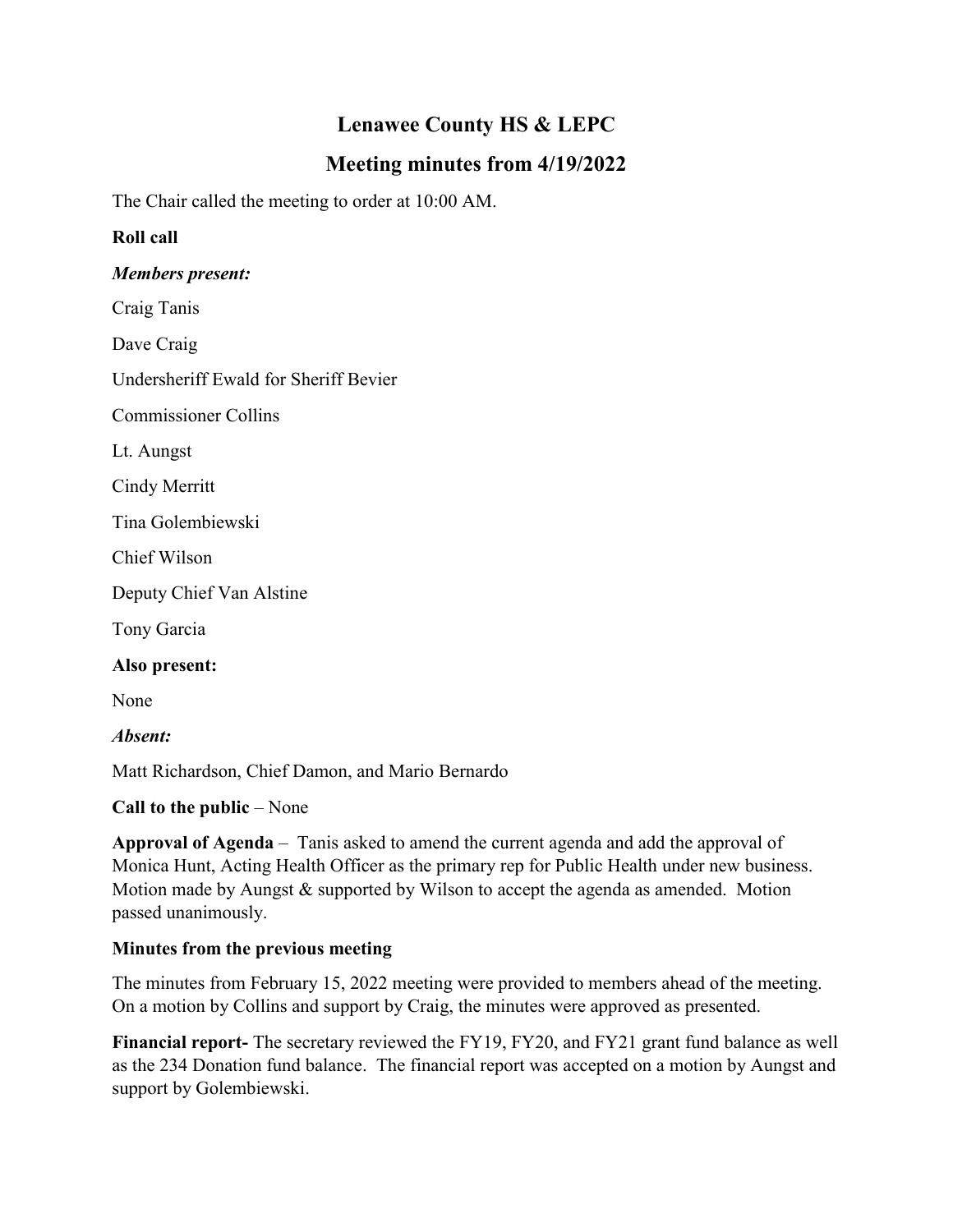**Emergency Manager's report** – Written report submitted provided highlights of Emergency Manager's activities from February 2022 and March 2022. The EMC report was accepted unanimously on a motion by Wilson and support by Aungst.

**E-911 updates** – Lt. Aungst provided the committee a written report and gave a verbal update supporting the written report. Aungst reported that dispatch has seen an increase in applicants due to ads on Facebook. Dispatch currently has 3 new dispatchers in training, 2 ready to start training, 2 getting their psych review, and 2 in the background check process. Dispatcher Paterson has left dispatch to go to the records divisions. Dispatch is currently going through their state compliance review and the new CAD project has kicked off with an estimated completion of 18 months. The E-911 report was accepted unanimously on a motion by Golembiewski and support from Wilson.

**Drone Sub-committee** – Wilson updated the committee on training plans. There was a drone team meeting on March  $7<sup>th</sup>$  to discuss the training plans and reacquaint the team members and introduce new members. FEMA requested additions to the county sUAS policy which were made and sent back to FEMA in order to gain grant approval for an additional drone. Wilson also reported on maintenance for the drone and the Sheriff's Office is looking at accident investigation software to use with the drone. The Drone Sub-committee report was accepted unanimously on a motion by Aungst and support from Golembiewski.

## **Old Business**

- FY20 HSGP request for the Great Lakes Homeland Security Conference for \$700 for Craig Tanis is being withdrawn because the Region 1 Homeland Security Planning Board is going to pay this expense.
- FY20 HSGP request for the Hazmat Responders Conference for \$1.100 for 4 people is being withdrawn because the Region 1 Homeland Security Planning Board is going to pay this expense.
- Request to reallocate the FY20 HSGP funds of \$1,100 for the Hazmat Responders Conference to previously approved Hazmat classes:
	- o 1 additional student for Hazmat Technician Class
	- o 1 student for Advanced Monitoring Class
	- o Motion by Collins with support from Garcia to reallocate funds as requested. Motion passed unanimously

## **New Business**

- Monica Hunt is the new acting Lenawee County Health Officer. A motion was made by Golembiewski to recommend approval for Monica Hunt as the primary LEPC rep. for Public Health and forward the recommendation to the Lenawee County Commissioner's Rules & Appointments Committee. Motion was supported by Aungst and passed unanimously.
- No action was taken on recommending approval for Ed Soto to be the alternate for Mario Bernardo as neither was present for the meeting.